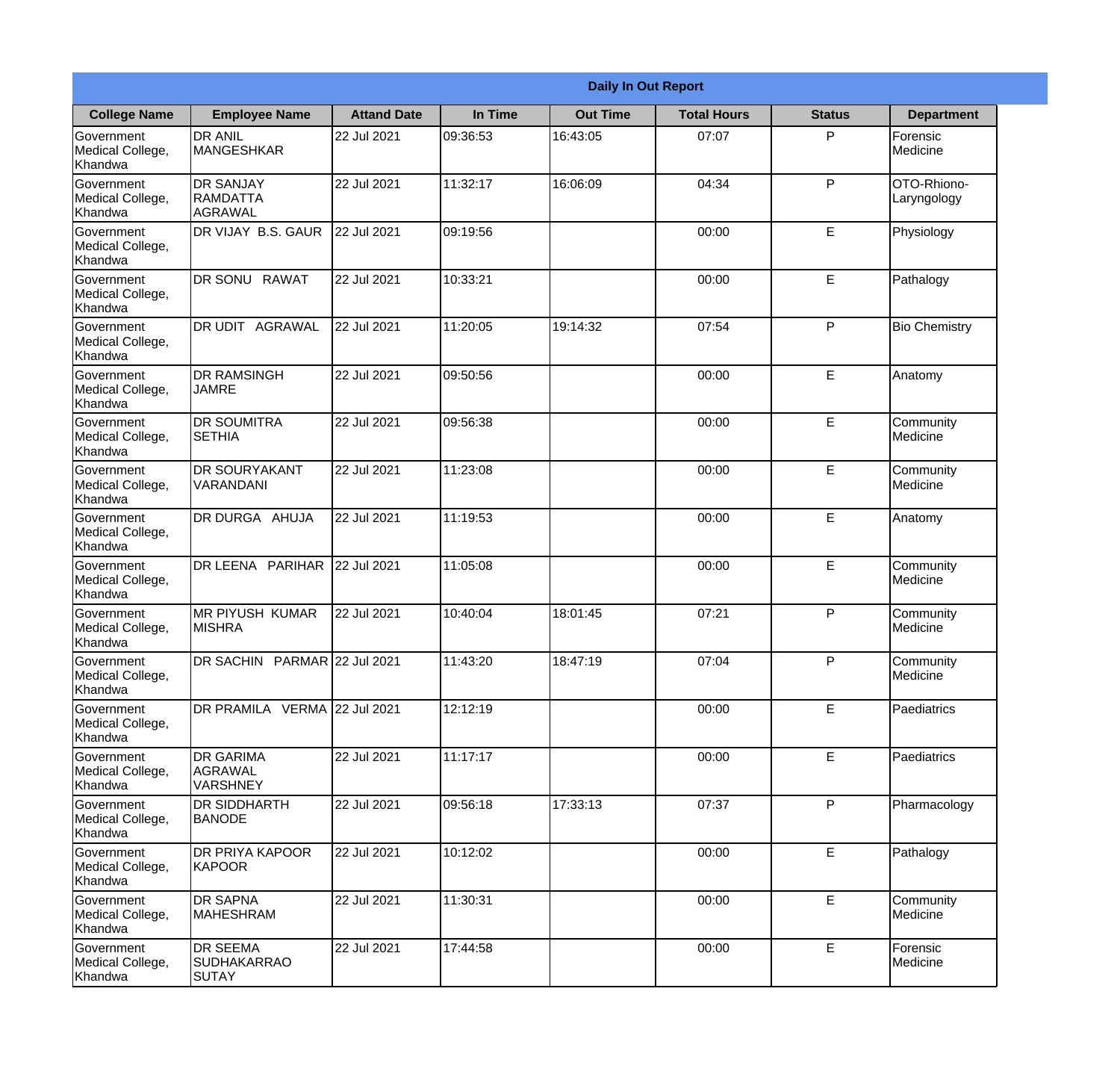| <b>Designation</b>                  | <b>Category</b> |
|-------------------------------------|-----------------|
| <b>Assistant Professor</b>          | Para Clinical   |
| Professor                           | Clinical        |
| Associate Professor Non Clinical    |                 |
| Demonstrator/Tutor   Para Clinical  |                 |
| Associate Professor Non Clinical    |                 |
| Demonstrator/Tutor   Non Clinical   |                 |
| Assistant Professor   Para Clinical |                 |
| Demonstrator/Tutor   Para Clinical  |                 |
| Demonstrator/Tutor   Non Clinical   |                 |
| <b>Assistant Professor</b>          | Para Clinical   |
| Statistician                        | Para Clinical   |
| Assistant Professor   Para Clinical |                 |
| Professor                           | Clinical        |
| Associate Professor Clinical        |                 |
| Associate Professor   Para Clinical |                 |
| Demonstrator/Tutor   Para Clinical  |                 |
| Associate Professor   Para Clinical |                 |
| Professor                           | Para Clinical   |

## **Daily In Out Report**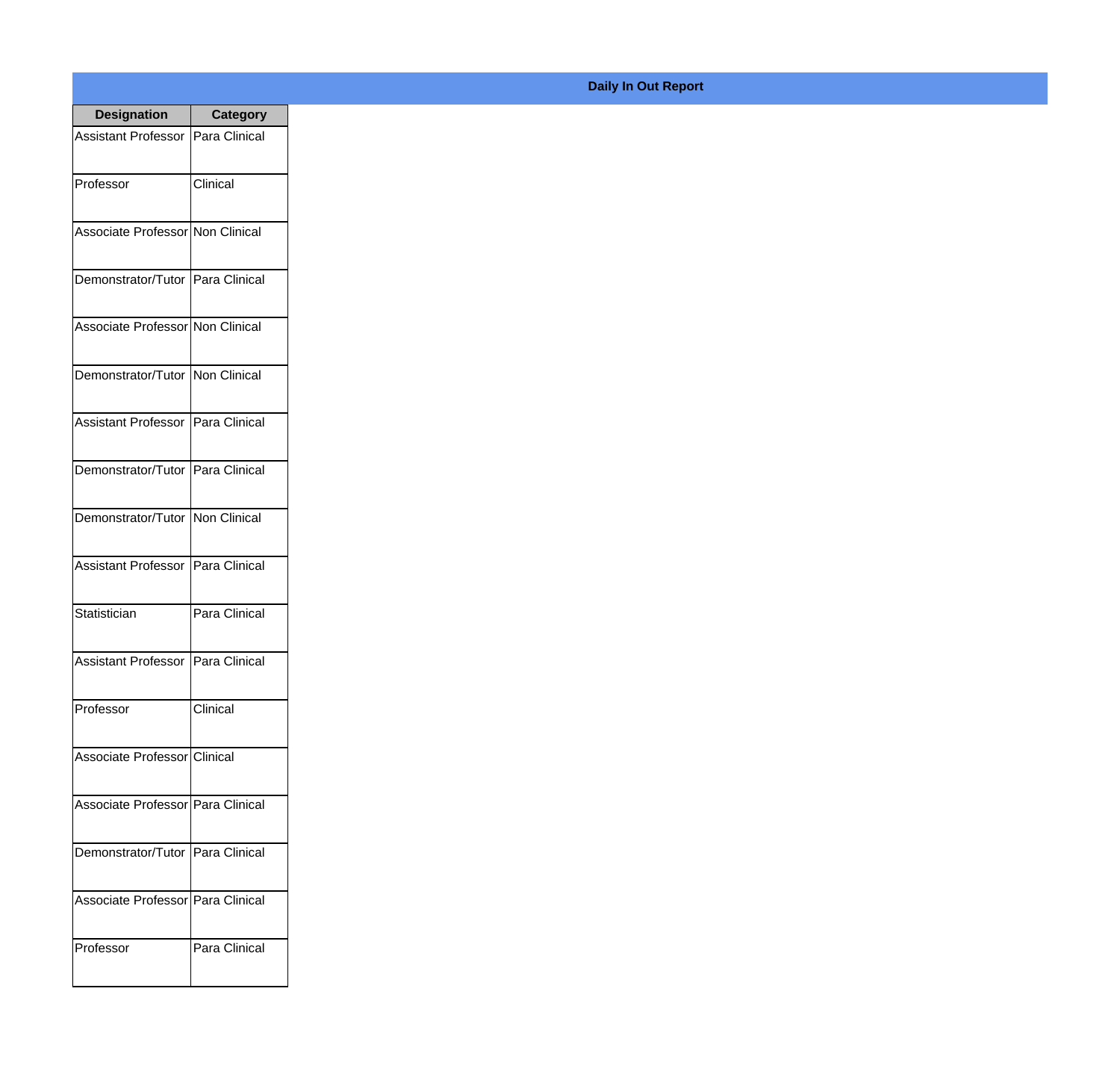|                                           |                                                | <b>Daily In Out Report</b> |          |          |       |    |                             |
|-------------------------------------------|------------------------------------------------|----------------------------|----------|----------|-------|----|-----------------------------|
| Government<br>Medical College,<br>Khandwa | <b>DR NISHA</b><br><b>KAITHWAS</b>             | 22 Jul 2021                | 10:26:54 | 13:50:46 | 03:24 | P  | Psychiatry                  |
| Government<br>Medical College,<br>Khandwa | <b>DR SITARAM</b><br><b>SOLANKI</b>            | 22 Jul 2021                | 10:12:18 |          | 00:00 | E  | Forensic<br>Medicine        |
| Government<br>Medical College,<br>Khandwa | <b>DR RANJEET</b><br><b>BADOLE</b>             | 22 Jul 2021                | 11:16:12 |          | 00:00 | E  | <b>General Medicine</b>     |
| Government<br>Medical College,<br>Khandwa | <b>DR ASHOK</b><br><b>BHAUSAHEB NAJAN</b>      | 22 Jul 2021                | 12:01:19 | 16:43:25 | 04:42 | P  | Forensic<br>Medicine        |
| Government<br>Medical College,<br>Khandwa | <b>DR NITESHKUMAR</b><br>KISHORILAL<br>RATHORE | 22 Jul 2021                | 10:32:29 |          | 00:00 | E. | Pharmacology                |
| Government<br>Medical College,<br>Khandwa | DR PRIYESH<br><b>MARSKOLE</b>                  | 22 Jul 2021                | 11:26:54 | 18:10:25 | 06:44 | P  | Community<br>Medicine       |
| Government<br>Medical College,<br>Khandwa | DR NISHA MANDLOI<br>PANWAR                     | 22 Jul 2021                | 10:27:12 |          | 00:00 | E  | Obstetrics &<br>Gynaecology |
| Government<br>Medical College,<br>Khandwa | <b>DR SATISH</b><br><b>CHANDEL</b>             | 22 Jul 2021                | 11:48:07 |          | 00:00 | E. | Pharmacology                |
| Government<br>Medical College,<br>Khandwa | <b>DR MUKTESHWARI</b><br><b>GUPTA</b>          | 22 Jul 2021                | 11:48:15 | 17:41:53 | 05:53 | P  | Pharmacology                |
| Government<br>Medical College,<br>Khandwa | <b>DR PURTI AGARWAL</b><br><b>SAINI</b>        | 22 Jul 2021                | 10:45:04 |          | 00:00 | E  | Pathalogy                   |
| Government<br>Medical College,<br>Khandwa | DR YASHPAL RAY                                 | 22 Jul 2021                | 12:13:38 |          | 00:00 | E  | Anatomy                     |
| Government<br>Medical College,<br>Khandwa | RENU<br>WAGHMARE                               | 22 Jul 2021                | 11:47:27 |          | 00:00 | E  | Community<br>Medicine       |